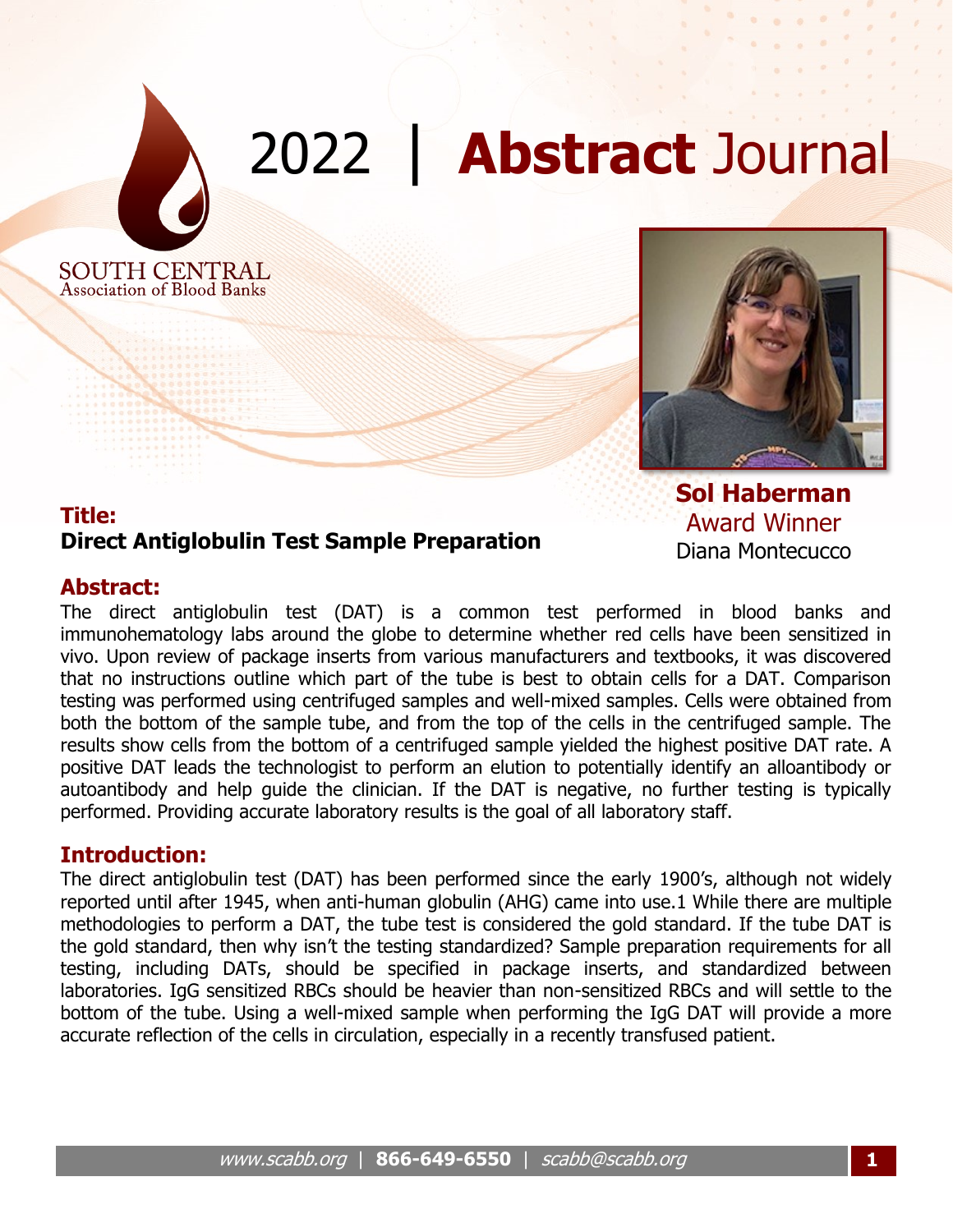# **Materials and Methods:**

Tube DATs were performed using 12x75 tubes, Helmer cell washers, and Ortho anti-IgG reagent. Multiple staff members performed testing, to prevent bias. Staff were instructed to document reactions on a worksheet including: specimen sticker, transfusion history, auto control result from automated gel testing, reaction grades for well-mixed, and spun (top and bottom) IgG DAT, lot number and manufacturer of anti-IgG, eluate results if performed, technologists' identification, and test date. The following steps were performed for tube DAT:

- 1. Prepare a 3-5% cell suspension with isotonic saline, utilizing cells obtained from each of the three locations in the specimen:
	- a. Centrifuged specimen with cells obtained from the bottom of the specimen
	- b. Centrifuged specimen with cells obtained from the top of the cell column
	- c. Well-mixed specimen
- 2. Place 1 drop of the cells from each suspension into a properly labeled 12x75 test tube
- 3. Wash 3-4 times with isotonic saline
- 4. Add anti-IgG per manufacturer's instructions
- 5. Spin, read, and document reactions
- 6. Add Coombs control cells to all negative reactions

# **Results:**

Techs performed and submitted results from 41 samples. Of the 41 samples, 13 had a positive IgG DAT which are represented in *Table 1*. Four of the 13 positive DATs demonstrated the same strength of reactivity in all tests. One sample was stronger in the well-mixed sample, and one was stronger when cells were obtained from the top of the cell column in a centrifuged sample. Two samples had equivocal test results with the cells from the bottom and one other location in the sample. A total of five showed stronger reactivity in the bottom of the tube compared to the top and well-mixed as shown in *Chart 1*. In total, 11 of 13 had greater or equal strength when testing cells from the bottom of the specimen.

# **Discussion:**

Many laboratories today perform the majority of pretransfusion testing using an automated analyzer. There are multiple manufacturers of these analyzers; one is utilized here to compare gel auto control with tube DAT results. When the analyzer's pipet retrieves cells from the patient sample tube, the cells are obtained from the bottom of the tube. Conversely, when staff perform tube testing, there isn't a standardized method from which to obtain cells for testing.<sub>1-10</sub> The tube DAT may be reported differently if cells are obtained from different locations in the tube. This variation could account for the numerous positive auto controls from gel automation, coupled with tube testing yielding a negative DAT. This false negative testing is dangerous; it can cause clinicians to be unaware of a potential delayed reaction or hemolysis from red cell destruction.3

If a patient has an antibody identified in the plasma, a positive auto control, and the same antibody (or additional) is found in the eluate, this information aids the clinician to watch for a delayed serologic transfusion reaction.<sub>1</sub> If the same patient has a negative DAT, the eluate would not be performed unless extenuating circumstances arose, and therefore the clinician may not be watching as closely for a delayed reaction. $_3$  This hypothesis supports the theory that cells coated with antibody are heavier, and thus settle to the bottom of the tube.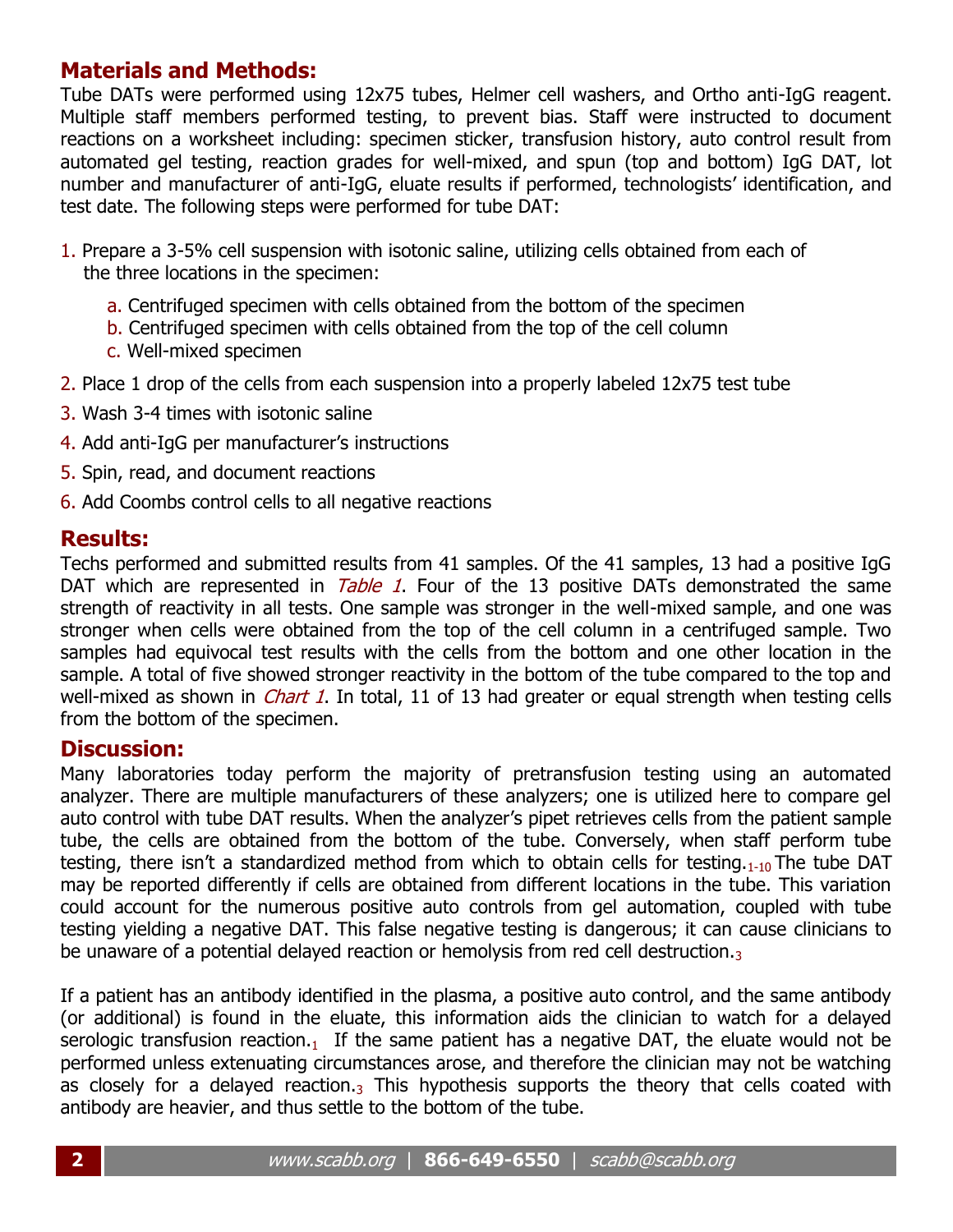However, the initial hypothesis was a well-mixed sample would provide a higher positivity rate (similar to the package insert for fetal bleed screen testing methodology which requires a well-mixed sample).<sub>12</sub> Performing standardized tube DAT sample preparation will limit the chances of a false negative DAT, and perhaps allow the technologist to identify a clinically significant alloantibody in the elution.

# **Summary:**

Numerous authors have written books on laboratory testing, and specifically on immunohematology testing. Several textbooks were reviewed, $_{5}$ -zas well as anti-IgG package inserts from Ortho, $_8$ Grifols<sub>,9</sub> Alba<sub>,10</sub> and Immucor,<sub>11</sub> local laboratory procedures, and multiple journal articles<sub>1-4</sub>; none mention where in the sample tube the technologist should extract the cells when performing a tube DAT. The finding of 11 out of 13 samples (85%) yielding a stronger or equivocal reactivity of DAT strength in cells obtained from the bottom of the sample, suggests there could be a benefit to additional standardization among laboratories and technologists when performing DATs.

| Specimen# | $\overline{A}/C$ result | <b>Top</b>   | <b>Bottom</b> | <b>Mixed</b> | <b>Eluate specificity</b>                       |
|-----------|-------------------------|--------------|---------------|--------------|-------------------------------------------------|
|           |                         |              |               |              |                                                 |
| 211850064 | <b>NA</b>               | $1+$         | $2+$          | $2+$         | Negative                                        |
| 211850082 | <b>NA</b>               | $\theta$     | $W+$          | $1+$         | Panagglutination                                |
| 211860094 | $3+$                    | $4+$         | $4+$          | $4+$         | Invalid, unable to obtain negative last<br>wash |
| 211890081 | $1+$                    | $W+$         | $W+$          | $W+$         | Panagglutination                                |
| 211890129 | $1+$                    | $W+$         | $W+$          | $W+$         | Negative                                        |
| 211900127 | <b>NA</b>               | $W+$         | $W+$          | $W+$         | Negative                                        |
| 211930049 | $2+$                    | $2+$         | $2+$          | $1+$         | Negative                                        |
| 211930072 | <b>NA</b>               | $3+$         | $4+$          | $3+$         | Not performed                                   |
| 211930182 | $2+$                    | $2+$         | $3+$          | $2+$         | Panagglutination                                |
| 211990091 | <b>NA</b>               | $W+$         | $1+$          | $W+$         | Not performed                                   |
| 212980070 | <b>NA</b>               | $\mathbf{0}$ | $W+$          | $\mathbf{0}$ | Negative                                        |
| 213010086 | <b>NA</b>               | $1+$         | $W+$          | $W+$         | Panagglutination                                |
| 213220109 | $1+$                    | $W+$         | $1+$          | $W+$         | Panagglutination;<br>WAA, Anti-E, Anti-c        |

### Table 1:

Legend: standard immunohematology tube grading scale used, where reactions are graded as weakly positive (W+), negative (0),  $1$ , 2+, 3+, 4+(strongest). Strongest reactions are in bold typeface.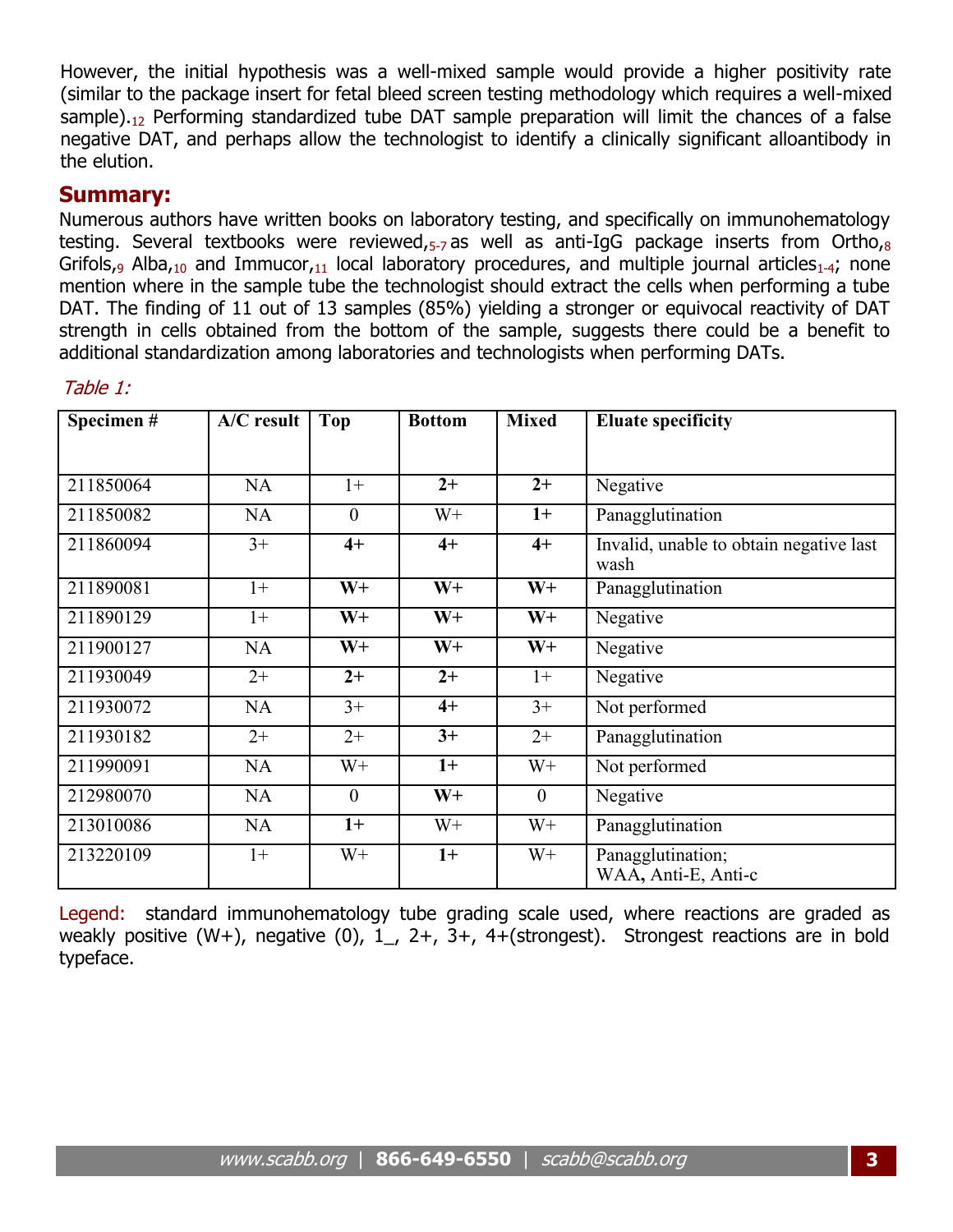



# **References:**

1. Zantek, N.D., Koepsell, S.A., Tharp, D.R., Jr. and Cohn, C.S. (2012), The direct antiglobulin test: A critical step in the evaluation of hemolysis. Am. J. Hematol., 87: 707-709. https://doi-org.libux.utmb.edu/10.1002/ajh.23218

2. Keir A, Agpalo M, Lieberman L, et al, How to use: the direct antiglobulin test in newborns, Archives of Disease in Childhood - Education and Practice, 2015;100:198-203.

3. Sachs, U.J.H., Röder, L., Santoso, S. and Bein, G. (2006), Does a negative direct antiglobulin test exclude warm autoimmune haemolytic anaemia? A prospective study of 504 cases. British Journal of Haematology, 132: 655-656. https:// doi.org.libux.utmb.edu/10.1111/j.1365-2141.2005.05955

4. Roman, L., Armstrong, B., Smart, E. and (2020), Principles of laboratory techniques. VOXS, 15: 81-111. https://doiorg.libux.utmb.edu/10.1111/voxs.12591

5. Howard, Paula R., Basic and Applied Concepts of Blood Banking and Transfusion Practices - E-Book, Mosby, 2020. ProQuest Ebook Central, https://ebookcentralproquest.com.libux.utmb.edu/lib/utmb-ebooks/detail.action? docID=6268802

6. Harmening, Denise. Modern Blood Banking and Transfusion Practices, 7e, F. A. Davis Company, 2018. ProQuest Ebook Central, https://ebookcentral-proquest.com.libux.utmb.edu/lib/utmb-ebooks/detail.action?docID=5624890.

7. Fiebach, Nicholas H., Kern, David E., Thomas, Patricia A., Ziegelstein, Roy C. eds. Principles of Ambulatory Medicine. 7th Edition. 530 Walnut Street, Philadelphia, PA 19106 USA, http://www.LWW.com :Lippincott Williams & Wilkins; 2007. Available from: Books@Ovid at http://ovidsp.ovid.com . Accessed December 31, 2021.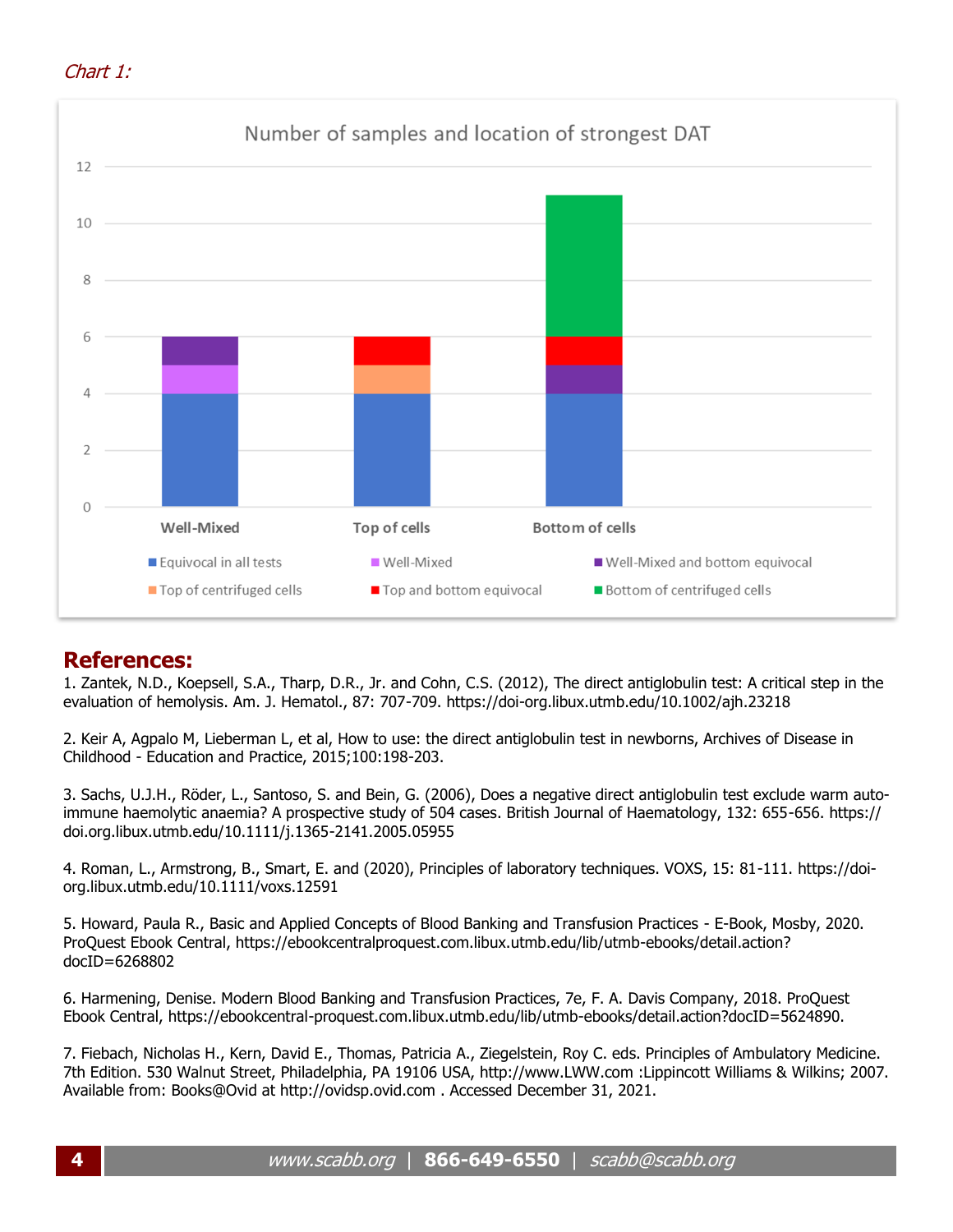- 8. Anti-Human Globulin Anti-IgG [Package insert]. Raritan, NJ: Ortho Clinical Diagnostics, Inc.; 2017.
- 9. Anti-Human Globulin Anti-IgG [Package insert]. Emeryville, CA: Grifols Diagnostic Solutions Inc.; 2018.
- 10. Anti-Human Globulin Anti-IgG [Package insert]. Scotland, UK: Alba Bioscience Limited; 2017.
- 11. Anti-Human Globulin Anti-IgG [Package insert]. Norcross, GA: Immucor, Inc.; 2013.
- 12. FMH Rapid Screen [Package insert]. Norcross, GA: Immucor, Inc.; 2017.

# 2022 | **Oral & Poster** Abstracts

The following Abstracts were submitted for review by the South Central Association of Blood Banks Program Committee Chairs and were selected in either ORAL or POSTER categories for the 2022 Abstract Journal.

| <b>ABSTRACT#</b> | <b>Abstract Title</b>                                                                                                           | <b>Type</b> | <b>CAT</b> | <b>Authors</b>                                                                                                                                                                                                                                                                                                                                                                                                                                                  |
|------------------|---------------------------------------------------------------------------------------------------------------------------------|-------------|------------|-----------------------------------------------------------------------------------------------------------------------------------------------------------------------------------------------------------------------------------------------------------------------------------------------------------------------------------------------------------------------------------------------------------------------------------------------------------------|
| Sol<br>Haberman  | Direct Antiglobulin Test<br>Sample Preparation                                                                                  | Oral        | T/S        | Diana Montecucco, MT, ASCP                                                                                                                                                                                                                                                                                                                                                                                                                                      |
| 1                | Reducing Stat Turnaround Time to<br>Assess Potential Cost Savings Using<br>Lean Six Sigma Methods                               | Oral        | T/S        | Karl Stein, BB(ASCP) <sup>CM</sup> ,<br>Richard Gammon, MD<br>Wyenona Hicks, MS, MT(ASCP)SBB<br>Linda Fatolitis, MBA, MT(ASCP)SBB                                                                                                                                                                                                                                                                                                                               |
| $\overline{2}$   | Comparison of Rh D Typing Results By<br>Serology and Molecular Methods                                                          | Oral        | T/S        | Dr. Richard Gammon, MD<br>Nancy Benitez, MHS (ASCP)SBB<br>Frieda Bright<br>Michelle Conceicao, BS(ASCP)SBB<br>Kelley Counts<br>Claribel Resto, MHS, MT(ASCP)SBBCM<br>Dr. Karl Rexer<br>(1) OneBlood, SMT Medical Direction, Orlando, FL<br>(2) OneBlood, Davie, FL<br>(3) OneBlood, St. Petersburg, FL<br>(4) OneBlood -Immunohematology Reference Laboratory,<br>St. Petersburg, FL<br>(5) OneBlood, Ft. Lauderdale, FL<br>(6) Rexer Analytics, Winchester, MA |
| 3                | COVID-19 and MLS Shortages: One<br>Facility's Strategy to Ease Laboratory<br>Staffing Gaps                                      | Poster      | A          | Linda Fatolitis, MBA, MT(ASCP)SBB<br>Richard Gammon, MD<br>Wyenona Hicks, MS, MT(ASCP)SBB<br>OneBlood, Inc.                                                                                                                                                                                                                                                                                                                                                     |
| 4                | Anti-hrS Identified in a Caucasian with<br>RHCE*ceHAR Mutation                                                                  | Poster      | T/S        | Kaitlyn Taylor, LifeShare Blood Center, Shreveport, LA<br>Katrina Billingsley, LifeShare Blood Center, Shreveport, LA                                                                                                                                                                                                                                                                                                                                           |
| 5                | Optimized Enzyme-linked Antiglobulin<br>Test Parameters for Antigen Screening<br>Using 96 Well Microplate Format                | Poster      | T/S        | Richard Gammon, MD OneBlood<br>Michael Gannett, SBB(ASCP), Oneblood<br>Mariem Prieto BB(ASCP), OneBlood, Inc.                                                                                                                                                                                                                                                                                                                                                   |
| 6                | The Benefits of Creation of a Centralized<br>Academic Center at a Large Community<br><b>Blood Center</b>                        | Poster      | A          | Richard Gammon, MD, OneBlood, Inc.                                                                                                                                                                                                                                                                                                                                                                                                                              |
| $\overline{Z}$   | The Implementation of AHG Titrations to<br>Determine Eligibility of Low Titer Group O<br>Whole Blood for The Walking Blood Bank | Oral        | T/S        | Tara Francis SBB(ASCP) <sup>CM</sup><br>Claribel Resto-Marrero, MHS, MT(ASCP)SBBCM                                                                                                                                                                                                                                                                                                                                                                              |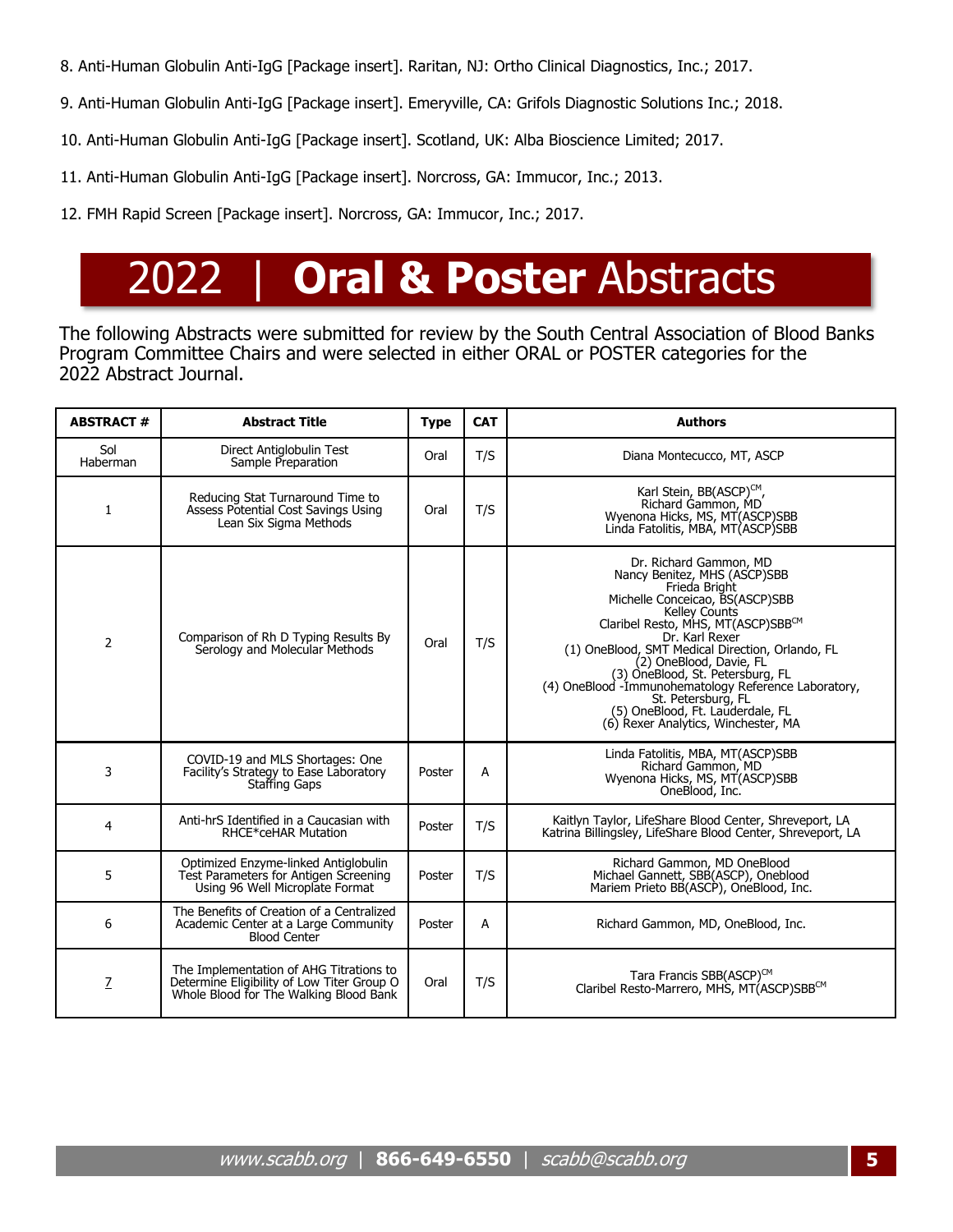#### **TITLE: Reducing Stat Turnaround Time to Assess Potential Cost Savings Using Lean Six Sigma Methods**

**AUTHOR(S)**: Karl Stein, BB(ASCP)<sup>CM</sup>, Richard Gammon, M.D., Wyenona Hicks, MS, MT(ASCP)SBB, Linda Fatolitis, MBA, MT(ASCP) SBB

#### **BACKGROUND & OBJECTIVES:**

The average STAT turnaround time (TAT) for type and screen (T&S) samples at a large transfusion service was initially 53-minutes. The TAT goal was 45-minutes. Lean Six Sigma'sDefine, Measure, Analyze, Improve, Control Method was utilized to identify tactics to reduce the TAT by 8 minutes. Samples are centrifuged for 6 minutes and orders manually entered into the laboratory information system (LIS) by Laboratory Assistants (LA). Testing is performed using automated gel column agglutination technology with automation, 97% of the time, to offer the biggest opportunity for savings.

#### **MATERIALS & METHODS:**

The entire process was outlined using a Suppliers, Inputs, Process, Outputs, Customers diagram and process map. Feedback from end users, LA and Medical Laboratory Scientists (MLS), was also considered. TAT was measured from order entry to verification of test results in the LIS. Potential annual employee cost savings was calculated (\$30 US dollars/1640 samples/month). Time studies were performed for sample order entry. Metrics from the LIS were utilized to determine number of STAT samples, average verification time of results, and average TAT. Results After analysis of preliminary process mapping and metrics of average daily TAT, two potential process improvements (PI) emerged. Time could be reduced by limiting sample batch sizes processed by LAsto three. Timing studies of this preanalytical change indicated order entry by LA averaged 6 minutes per sample batch of 3, which correlated with a 6-minute centrifugation time. Thisreduced TAT by 3- minutes. In addition, time could also be reduced by designating an MLS to process only STAT T&S. By limiting the designee's responsibilities and reducing the average verification time of results, an additional 2-minute reduction in TAT from 8-minutes to 6-minutes was achieved.

#### **CONCLUSION:**

The PI changes implemented resulted in a TAT reduction of 5-minutes, just 3-minutes short of the 45 - minute TAT goal. These improvements resulted in an 9.4%reduction from the overall TAT, reducing the employee cost per STAT T&S by \$2.83, a potential annual cost savings of \$55,694.

# **T/S # 2 – ORAL**

#### **TITLE: Comparison of Rh D Typing Results By Serology and Molecular Methods**

**AUTHOR(S)**: Dr. Richard Gammon, MD , Nancy Benitez, MHS (ASCP)SBB , Frieda Bright, Michelle Conceicao, BS(ASCP)SBB , Kelley Counts , Claribel Resto, MHS,MT(ASCP)SBBCM and Dr. Karl Rexer, (1)OneBlood, SMT Medical Direction, Orlando, FL,(2)OneBlood, Davie, FL, (3)OneBlood, St. Petersburg, FL, (4)OneBlood -Immunohematology Reference Laboratory, St. Petersburg, FL, (5) OneBlood, Ft. Lauderdale, FL, (6)Rexer Analytics, Winchester, MA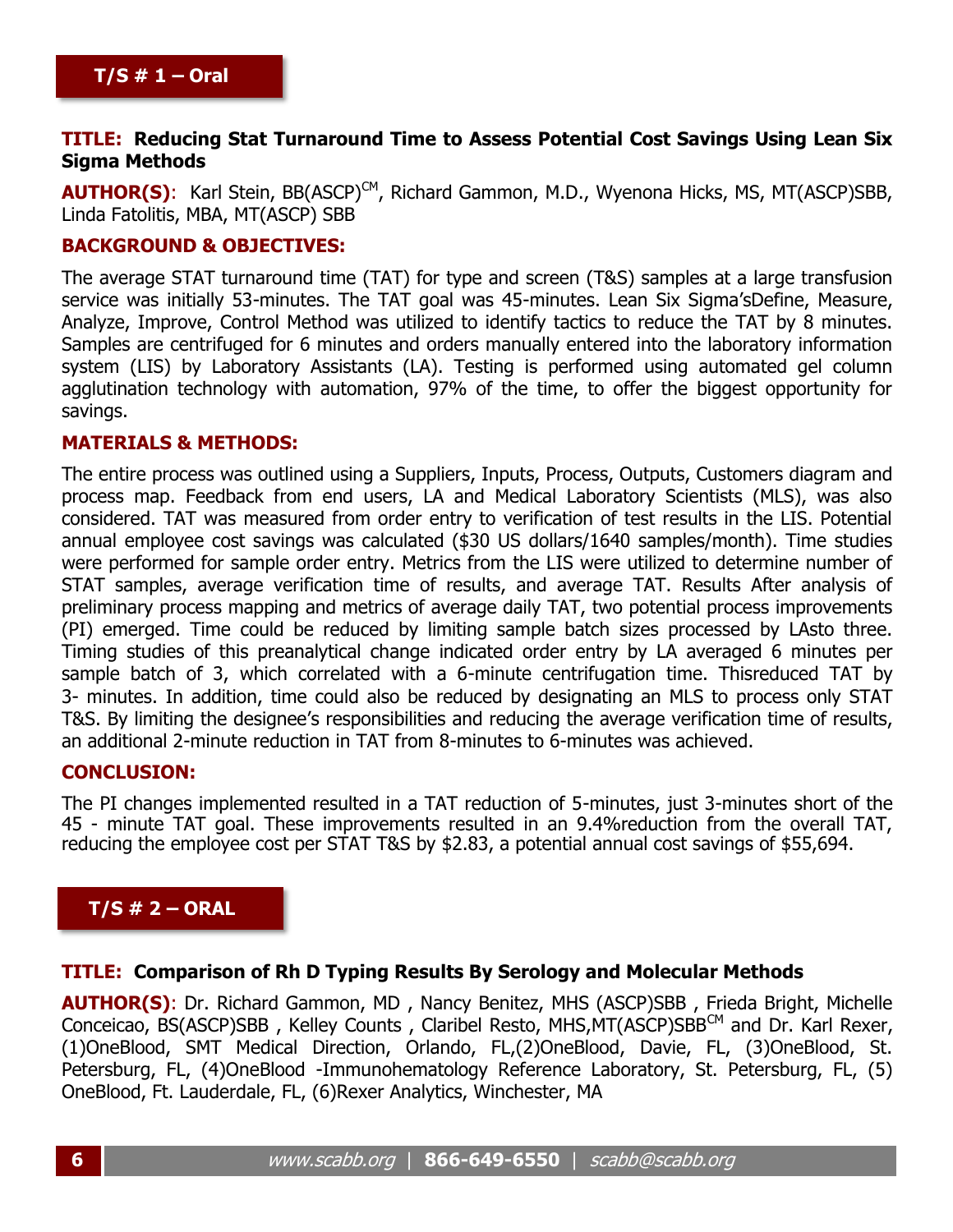#### **BACKGROUND/CASE STUDIES**:

Molecular testing is the preferred method to determine D antigen status on the red blood cells, but it takes time for results. During the interim, obstetric patients and those with discrepant results will need to receive RhD negative blood or Rh Immune Globulin (RhIG) to avoid risk of developing anti-D. This study was to determine if serology results achieved a concordance allowing them to be used for transfusion and RhIG decisions while the molecular results were pending.

#### **STUDY DESIGN/METHODS:**

Six affiliated hospitals participated. Samples were sent to the immunohematology reference laboratory (IRL) to be tested for RhD status by DNA using the BioArrary BeadChip Assay. Subsequently, samples were de-identified and sent to a second IRL for RhD testing by serology using the ALBAclone RhD Variant Kit. For this study, a concordance rate of >80% was considered acceptable.

#### **RESULTS/FINDINGS:**

A total of 49 samples were evaluated from March 10, 2020 through September 14, 2021. Serological compared to molecular results was: concordant 65.3% (32/49), and discordant 34.7% (17/49). This observed concordance rate is significantly lower than the clinically acceptable 80% concordance rate  $(z = 2.57, p < .05)$ . The turnaround-time (TAT) was a mean 3.0 hours for each serology evaluation and a mean of 4.4 days (range 1-4 days, median 5 days) for molecular evaluation. No statistical testing was needed to compare the TAT of the serology and molecular testing. For every sample, the serology evaluation was available substantially faster than the molecular evaluation. Molecular test results were available next-day for 26.5% samples (13/49) and required multiple days for 73.5% of samples (36/ 49).

#### **CONCLUSION:**

Based on the study results, the TAT for serological based testing was faster than molecular testing, and helpful in limited cases. However, due to a low concordance rate of 65.3% it could not be used in place of molecular testing to quickly determine if RhD negative blood was required or if RhIG administration was necessary.

# **A # 3: POSTER**

#### **TITLE**: **COVID-19 and MLS Shortages: One Facility's Strategy to Ease Laboratory Staffing Gaps**

**AUTHOR(S):** Linda Fatolitis, MBA, MT(ASCP)SBB, Richard Gammon, MD, and Wyenona Hicks, MS, MT(ASCP)SBB , OneBlood, Inc.

#### **BACKGROUND/CASE STUDIES:**

During the pandemic, educational programs transitioned more to remote learning. Also, since Spring 2021, nearly 33 million Americans quit their jobs as part of the Great Resignation. National shortages of Medical Laboratory Scientists (MLS) created an environment where workers sought out new jobs for better pay, incentives, and flexibility. In response, the blood center (BC) implemented a full-time (FT), 3-month paid Blood Bank Technology (BBT) training program for qualified employees.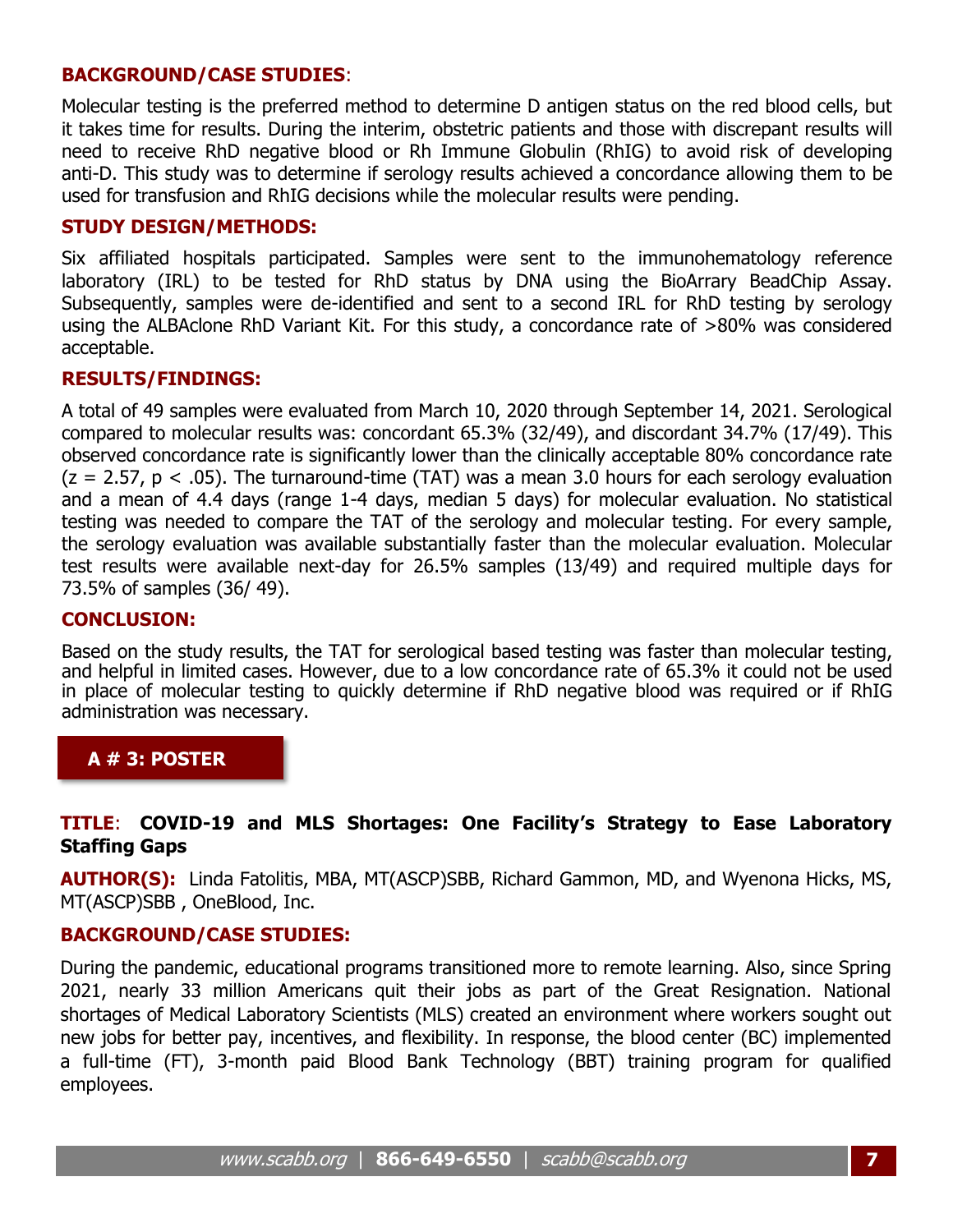#### **STUDY DESIGN/METHODS**:

Executive BC management reviewed aspects of MLS vacancies during 2020-2021. At one large hospital, 33% of MLS were at or near retirement age. Vacancies due to Family Medical Leave Act (FMLA) totaled 109 weeks. The timeframe to fill open positions ranged from 60 to 100 days. Advertisement expenses were \$3,626 and paid overtime (OT) amounted to \$250,000. Consequently, resources were dedicated to modify the current parttime (PT), 6-month non-paid BBT program. Learning objectives were updated to include remote instruction and didactics adapted to a 3-month FT program. Live streamed meetings concentrated on concept application and problem-solving as opposed to remembering and understanding which occurs in traditional class time. Recorded narrated lectures and "how to" MicroLearning Lab Modules with knowledge checks were developed. All exams were converted from in-person to an online format. This content was hosted on the e-learning management system. Outcomes for the first FT BBT class were compared to the last two part-time classes. The financial investment included an estimated annual student salary of \$173,000.

#### **RESULTS/FINDINGS**:

Overall BBT exam average and American Association of Bioanalysts (AAB)exam pass rates were assessed (Table). Everyone in the first FT, 3-month paid class passed the AAB exam and the program demonstrated financial benefits. Cost savings were seen by eliminating advertisement fees and reducing OT expenses. Furthermore, this program offered a constant stream of new MLS employees for the BC with known established work histories.

|                                     | Average                                |                                     | <b>AAB Exam Scores*</b>   |                       |  |  |
|-------------------------------------|----------------------------------------|-------------------------------------|---------------------------|-----------------------|--|--|
| <b>Class Outcomes</b><br>Comparison | Score on<br><b>BBT</b><br><b>Exams</b> | <b>AAB Exam</b><br><b>Pass Rate</b> | <b>Basic</b><br>Knowledge | Immuno-<br>hematology |  |  |
| FT paid 2021<br>(6 students)        | 86%                                    | 100%                                | 79%                       | 83%                   |  |  |
| Part-time 2021<br>(8 students)      | 85%                                    | 100%                                | 83%                       | 86%                   |  |  |
| Part-time 2020<br>(10 students)     | 83%                                    | 100%                                | 75%                       | 82%                   |  |  |

\*BC Benchmark 75%

#### **CONCLUSION:**

This FT, 3-month paid BBT training program provided a successful measure to address the BC's shortage of qualified MLS staff.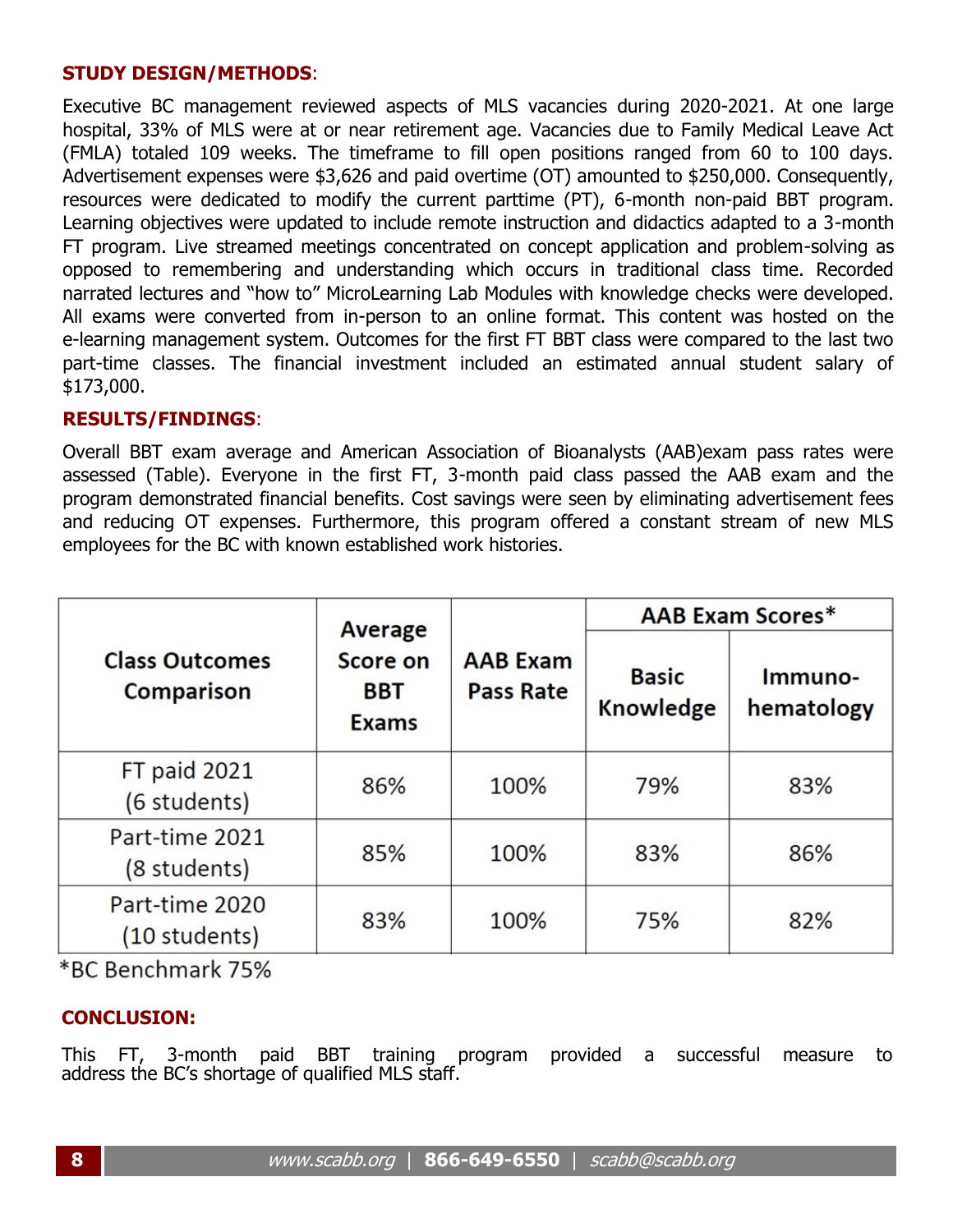#### **TITLE: Anti-hr<sup>S</sup> Identified in a Caucasian with RHCE\*ceHAR Mutation**

**AUTHOR(S):** Kaitlyn Taylor, LifeShare Blood Center, Shreveport, LA; Katrina Billingsley, LifeShare Blood Center, Shreveport, LA

#### **BACKGROUND/CASE STUDIES:**

A post-transfusion sample from a Caucasian female patient was submitted to the immunohematology reference lab (IRL) for antibody investigation. The patient's history was A RhD-negative with anti-D and routine transfusion of A RhD-negative RBCs. Initial IRL findings include panreactivity and RhD typing discrepancy.

#### **STUDY DESIGN/METHODS:**

Serologic testing was performed by manual tube method with low-ionic strength solution (LISS) and monoclonal anti-human globulin (AHG) from commercial suppliers. Testing phases included 5 minutes room temperature (RT), 10 minutes RT with LISS, 30 minutes 37˚C with LISS, and AHG. Rare RBCs frozen in liquid nitrogen were thawed, washed with 0.9% saline to remove hemolysis from thawing, re-suspended at 3-5% with 0.9% saline, and tested by the same tube method. An elution was prepared using a commercially available EDTA-glycine acid elution kit. The RhD discrepancy investigation was performed using patient reticulocytes recovered by microhematocrit centrifugation. Genotyping was performed using the HemoSelect assay.

#### **RESULTS/FINDINGS:**

Initial serologic panreactivity with commercial panel cells was observed at the AHG phase of testing only. Antibody reactions of 3+ were observed with RhD-positive cells while reactions with RhD-negative cells varied from microscopic to 1+. Anti-D was detected in the eluate and the last wash control was valid. The patient's initial RhD typing was weakly macroscopically positive and mixed-field using commercial anti-D antisera. Repeat typing using separated reticulocytes was 3+. RH genotyping predicted an RHCE\*cE (R2) haplotype paired with an RHCE\*ceHAR variant. The RHCE\*ceHAR mutation encodes a partial D antigen and weak e antigen but does not produce the hrS antigen. Thawed r"r" RBC droplets were non-reactive with the patient serum at all testing phases, suggesting an "anti-e-like" antibody specificity. Anti-hr<sup>S</sup> is suspected due to the variant e allele detected. Anti-D specificity in the serum and eluate was confirmed with selected R2R2 cells.

#### **CONCLUSION:**

Partial D and variant e antigens are most frequently expressed in Black populations (<1%). The variant RHCE\*ceHAR allele occurs in <0.01% of the population, but is more commonly found in those with German ancestry. Since the patient's RHCE genotype is RHCE\*ceHAR paired with an R2 haplotype, the patient did not express a normal e antigen and was able to develop an antibody typically found in those of African descent. This case is a rare example of a Caucasian patient expressing variant RhCE antigens and demonstrates the value of RHD and RHCE molecular analysis in antibody identification studies in all populations.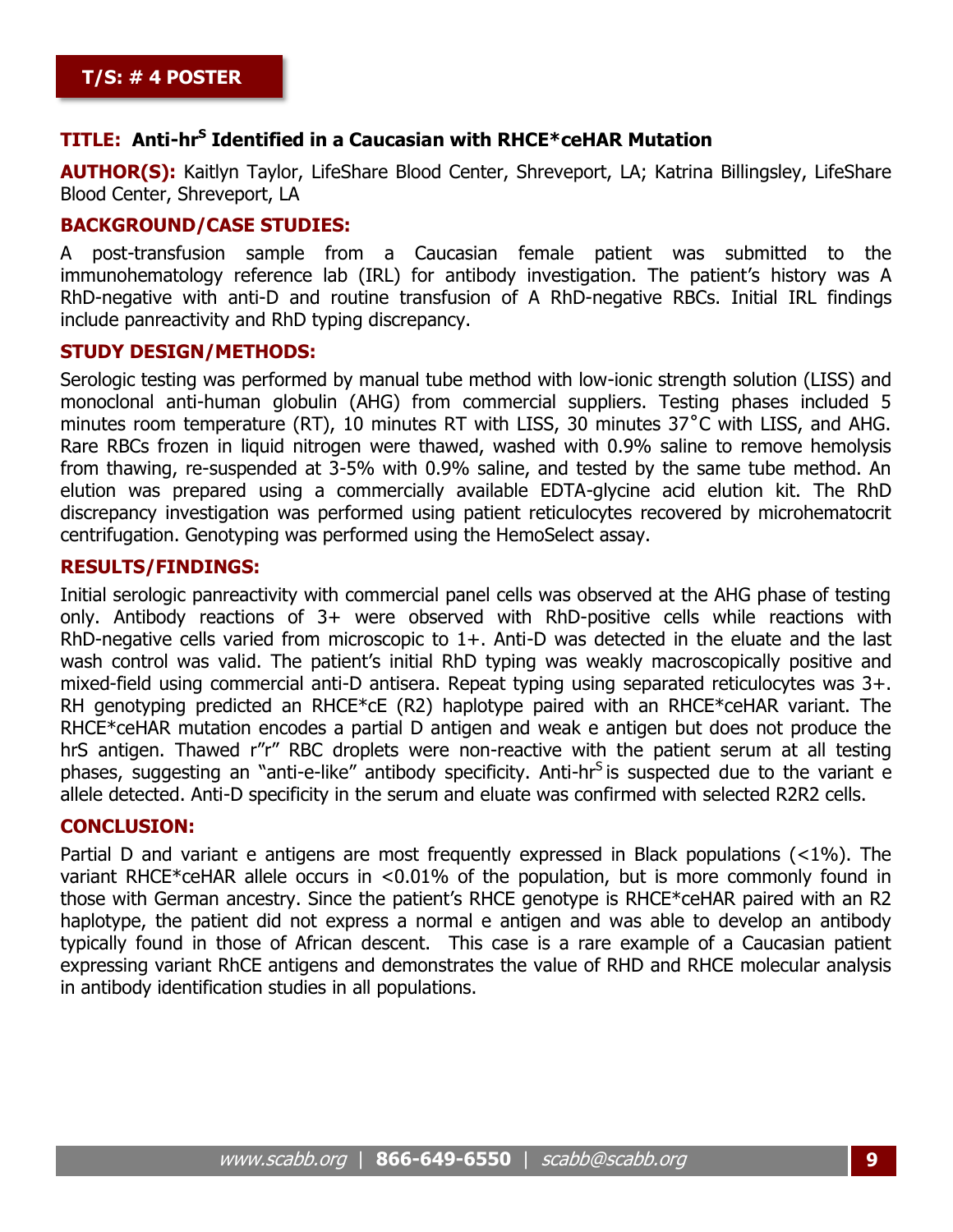#### **TITLE: Optimized Enzyme-linked Antiglobulin Test Parameters for Antigen Screening Using 96 Well Microplate Format**

**AUTHOR(S):** Richard Gammon, MD Oneblood, Michael Gannett SBB(ASCP), Oneblood, Mariem Prieto, BB(ASCP), OneBlood, Inc.

#### **BACKGROUND:**

Red cell antigen testing in donors is an important part of pretransfusion testing. Several blood group systems such as RH, KEL, FY, JK and MNS are important to find suitable blood for alloimmunized patients and those on phenotype matching transfusion protocols. Traditional tube-based testing for antigens can be expensive due to antisera and is time-consuming. Additionally, it can be challenging to scale to a large throughput. This project evaluates the parameters needed to utilize enzyme-linked antiglobulin test (ELAT) for antigentesting in 96 well microplate format.

#### **METHODS:**

To determine the appropriate parameters for ELAT methodology, a polyclonal anti-D was selected and antigen positive and negative red blood cells (RBCs) were pre-sensitized at 37°C for 30 minutes in test tubes for positive and negative controls respectively. After sensitization, cells were washed four times and suspended in saline with 0.2% bovine serum albumin (saline-BSA) at a concentration of 2.5%. A 50 µl aliquot of this suspension was added to a 96 well U bottom microplate, followed by 150 µl of Alkaline Phosphatase (AP) conjugated Goat Anti-Human IgG (diluted 1:1500 in Tris Buffered Saline with 0.1% Tween 20). The microplate was incubated at room temperature (RT, 20-25<sup>O</sup>C), then washed four times with saline-BSA. After washing, 100  $\mu$ l of PNPP (p-Nitrophenyl Phosphate) diluted in diethanolamine substrate buffer was added and the microplate incubated at RT for 30'. The microplate was centrifuged at 1000 RPM for 20 seconds and a 160 ul of supernatant was transferred to clean wells and the reaction was stopped with 20 µl of 3N NaOH. Absorbance was read at 405 nm in an ELISA microplate reader.

#### **RESULTS/FINDINGS:**

The parameters outlined in the methods were the settings that yielded the largest difference between the antigen positive and negative cells. The optical density (OD) at 405 nm of the antigen negative cells had a mean of 1.023 (range: 0.917-1.103), and for antigen positive cells had a mean of 3.696 (range: 3.399-3.854).

#### **CONCLUSION:**

OD readings in ELISA showed 3 times higher OD for antigen positive than antigen negative cells, which allowed use of this method for the differentiation of the antigen typing. The ELAT parameters presented in this project can further be optimized to allow for a larger scale antigen testing by utilizing sensitization in microplate format and, use of various specificities of antibodies to determine additional antigens and the use of multichannel pipettes to allow the testing of a large number of samples.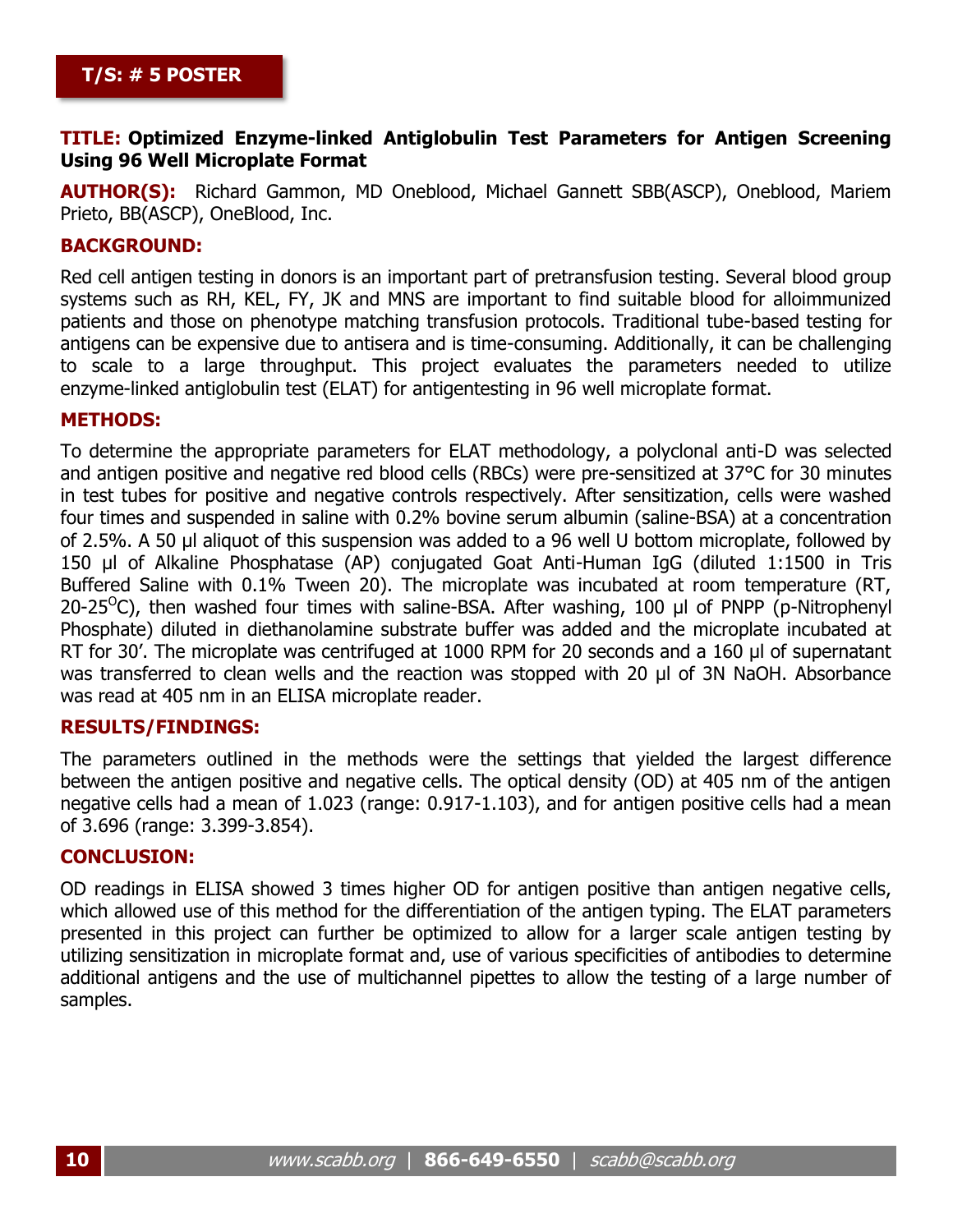#### **TITLE: The Benefits of Creation of a Centralized Academic Center at a Large Community Blood Center**

**AUTHOR(S):** Richard Gammon, MD, OneBlood, Inc.

#### **BACKGROUND/CASE STUDIES:**

Pathology Residents and Blood Banking and Transfusion Medicine fellows need to rotate through a blood center (BC) as part of their training and to be able to sit for their respective board exams. Previously, this process was not centralized at this BC. This lead to teaching hospitals not giving proper advance notice of students' rotations and thus BC faculty were either not available or not prepared. As there was no standardized curriculum, the quality of training varied widely within the organization. Finally, there was not a good understanding of how much BC time and resources were devoted to physician student teaching. To address these concerns, the BC decided to centralize this process.

#### **STUDY DESIGN/METHODS:**

The Chief Medical Officer created an academic center overseen by one of the Medical Directors that would centralize all physician student teaching. A part-time program coordinator from existing BC staff was also assigned to this project. Contracts were now required between the BC and teaching hospital. Curricula for both residents and fellows was reviewed for all programs. A formula was developed to determine the cost of BC resources needed per program: number of students per rotation multiplied by the hours per rotation and multiplied by an average BC faculty salary and benefits of \$50 US dollars (USD) per hour. Revenue from blood drives in the previous 12 months at the teaching hospital was obtained from the BC's finance department to determine if this would cover the costs of the rotations. Facilities that chose not to hold blood drives were given the option to pay for the rotation costs to the BC.

#### **RESULTS/FINDINGS:**

The three-year contracts established clearly defined expectations of both the BC and the teaching hospital. This included a standardized curriculum at the BC for pathology residents and Blood Banking and Transfusion Medicine fellows that could be tailored to the individual needs of the program directors. Per terms of the contracts the rotation schedule needed to be finalized and approved by both parties within 8 weeks of its start. This eliminated "drop offs" or last minute calls from the program directors requesting a student rotation. Two programs pay for the costs of the rotation that in 2021 generated \$13,575 USD in revenue. The other four programs generate sufficient revenue from blood collection to cover costs. The revenue generated will allow for another BC hub location to become a site of student rotations in the 2022-2023 academic year.

#### **CONCLUSIONS:**

The creation of a centralized academic center benefits both the BC to ensure rotation costs are covered and future physicians through a standardized curriculum that has both available and properly prepared BC faculty.